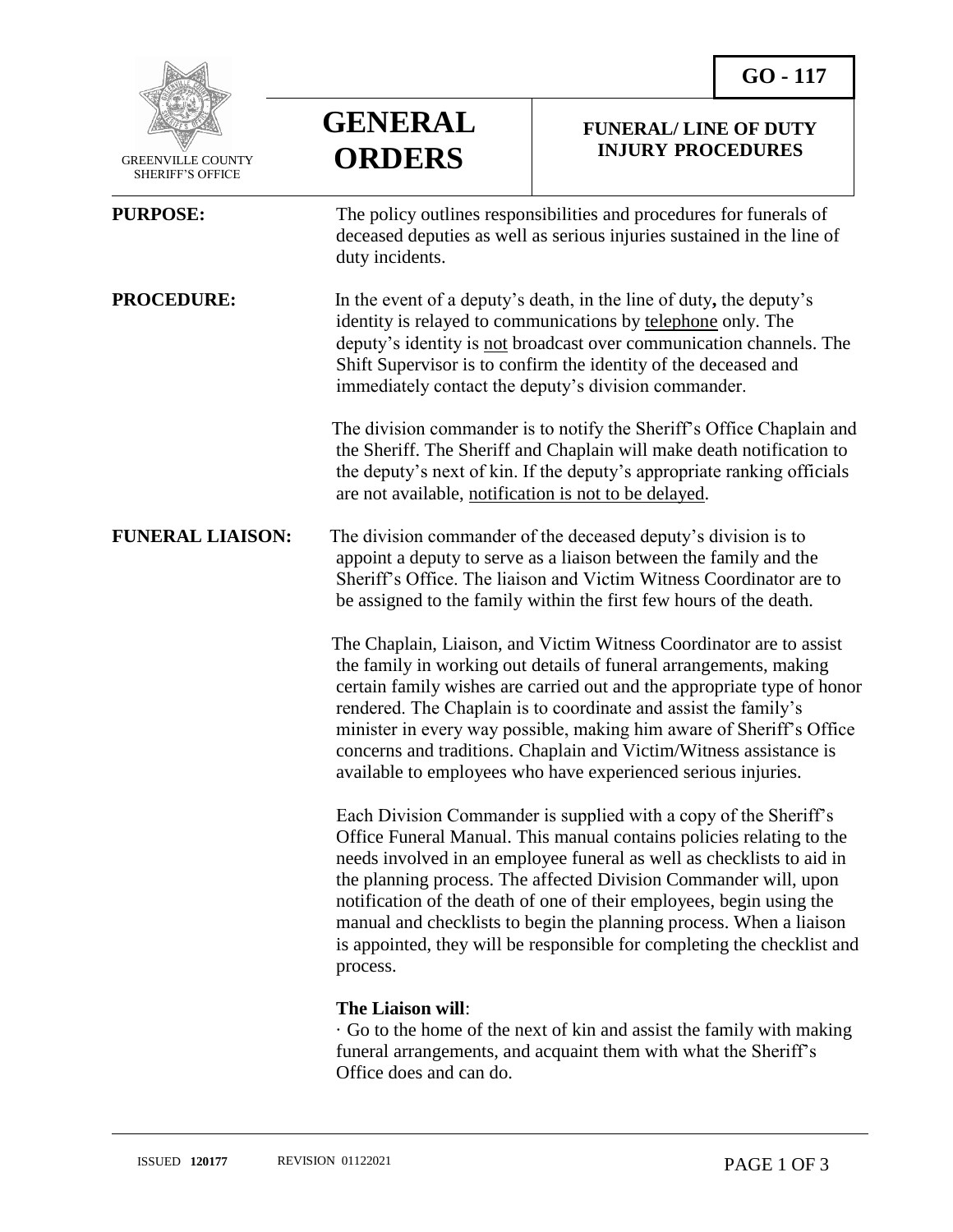|                                           | · Coordinate with the Uniform Patrol Commander and Chaplain<br>concerning the family's wishes in funeral arrangements, which may<br>include a firing squad to perform a salute and/or playing of taps.<br>Assist the family in conducting any personal business, notifying<br>relatives, and arranging with the County Safety Officer to initiate<br>death benefits to the family.<br>Arrange for deputy's personal property to be returned to the family<br>and arrange for Sheriff's Office property to be recovered/returned.<br>· Remain available to the family during the period of mourning, and<br>especially during visitation at the funeral home.<br>Accompany the family to the funeral service, remaining physically<br>in their presence during the religious service, ride with them in the<br>procession and return with them to their home.<br>Offer assistance of the Chaplain and Sheriff during the period of<br>adjustment, and always bear in mind the family's wishes are to be<br>respected in every detail. |
|-------------------------------------------|--------------------------------------------------------------------------------------------------------------------------------------------------------------------------------------------------------------------------------------------------------------------------------------------------------------------------------------------------------------------------------------------------------------------------------------------------------------------------------------------------------------------------------------------------------------------------------------------------------------------------------------------------------------------------------------------------------------------------------------------------------------------------------------------------------------------------------------------------------------------------------------------------------------------------------------------------------------------------------------------------------------------------------------|
| Honor guard:                              | The Honor Guard Commander appoints a sufficient number of<br>deputies to serve as an Honor Guard and one member to serve as<br>Detail Commander. The Honor Guard:<br>1. Serves during visitation at the funeral home.<br>2. When the deceased is moved from the funeral home to the hearse,<br>to the grave, the Honor Guard forms on either side for the casket to<br>pass through.<br>3. Wears Class "A" uniforms with white gloves.                                                                                                                                                                                                                                                                                                                                                                                                                                                                                                                                                                                               |
| <b>FUNERAL DRESS:</b>                     | If the family wishes uniformed deputies to participate as pallbearers,<br>they will wear Class "A" uniforms with white gloves. All other<br>uniformed deputies wear Class "A" uniforms.                                                                                                                                                                                                                                                                                                                                                                                                                                                                                                                                                                                                                                                                                                                                                                                                                                              |
| <b>FUNERAL VISITORS:</b>                  | A Sergeant or above is to assist out of county personnel. This<br>deputy is appointed by a division commander, and his/her duty<br>consists of:<br>1. Arranging to lodge for out of town guests.<br>2. Identifying an appropriate place for guests to assemble for<br>transportation to the funeral.<br>3. Giving instructions to visiting personnel as to their participation in<br>the ceremony.<br>4. Compiling a list of names and departments of out of town visitors.                                                                                                                                                                                                                                                                                                                                                                                                                                                                                                                                                          |
| <b>FUNERAL TRAFFIC</b><br><b>CONTROL:</b> | The Selective Enforcement Division Commander appoints a Traffic<br>Supervisor who:<br>1. Plans route for the funeral procession.<br>2. Remains in charge of traffic control to address funeral traffic<br>problems.                                                                                                                                                                                                                                                                                                                                                                                                                                                                                                                                                                                                                                                                                                                                                                                                                  |